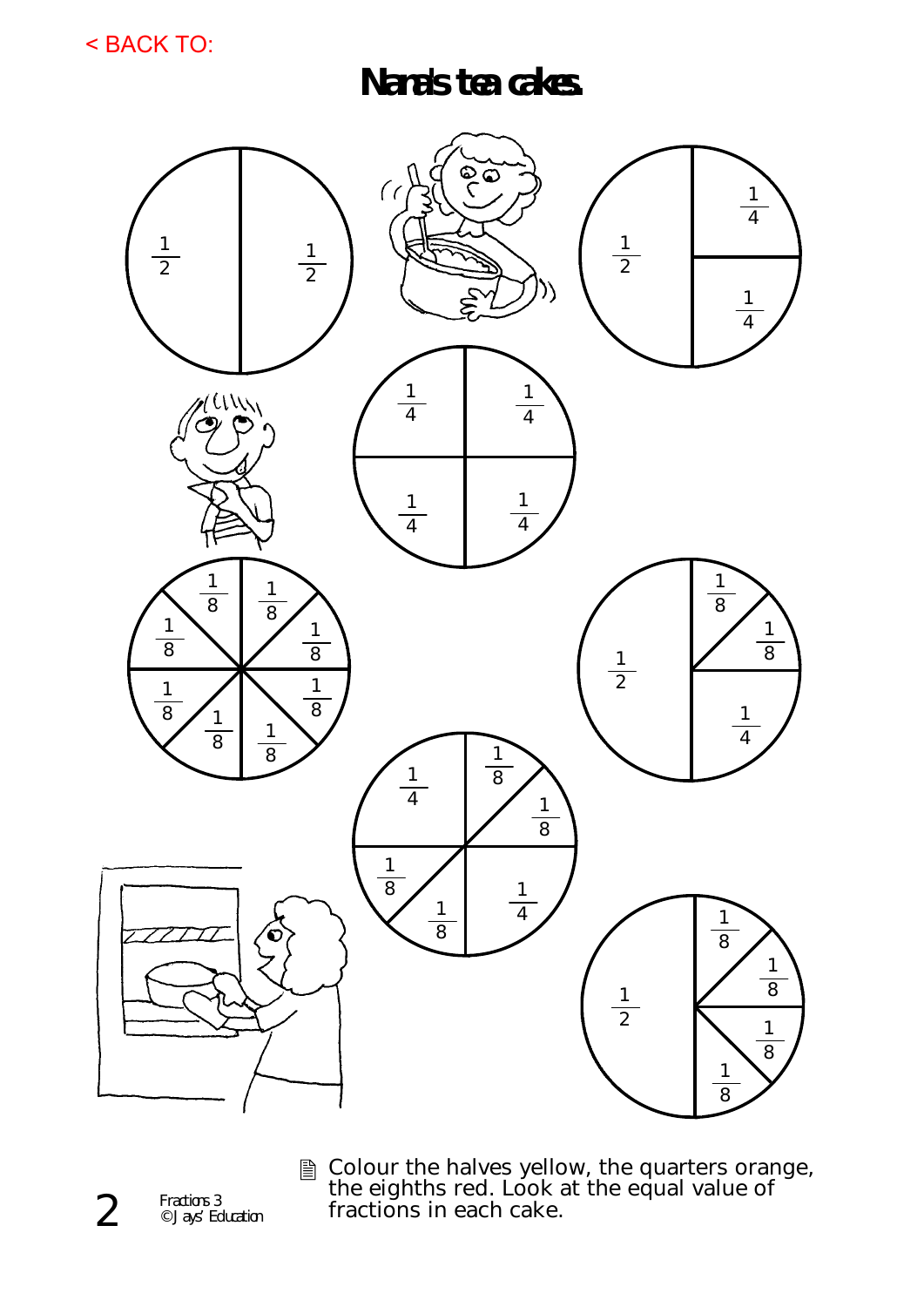In The Cake Shop



**■ Colour the pieces (fractions of a whole) that** were sold. Cross out the cakes all sold out.

Fractions 3  $_{\tiny{\textcircled{\tiny{3}}}$  Jays' Education  $_{\tiny{\textcircled{\tiny{3}}}}$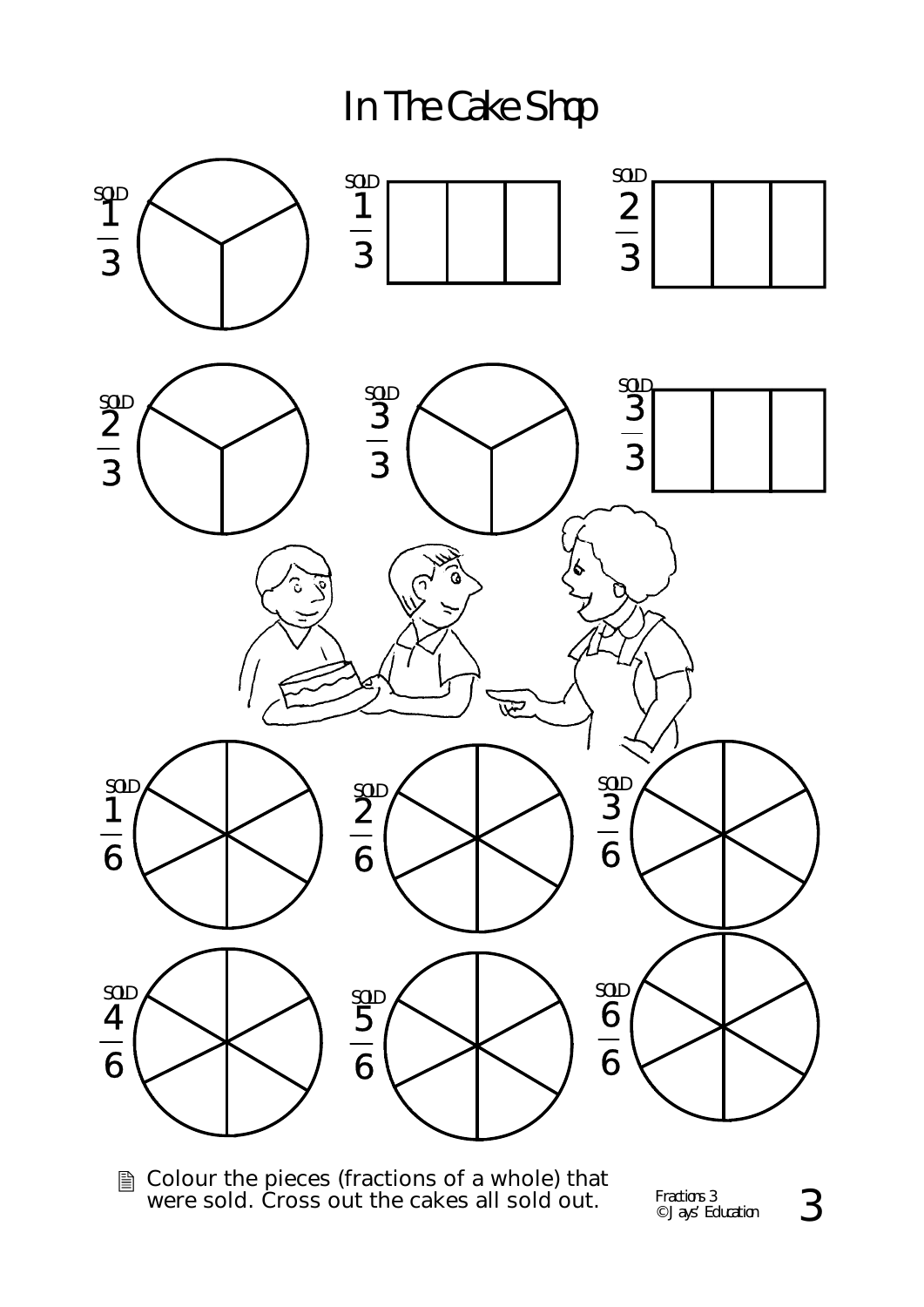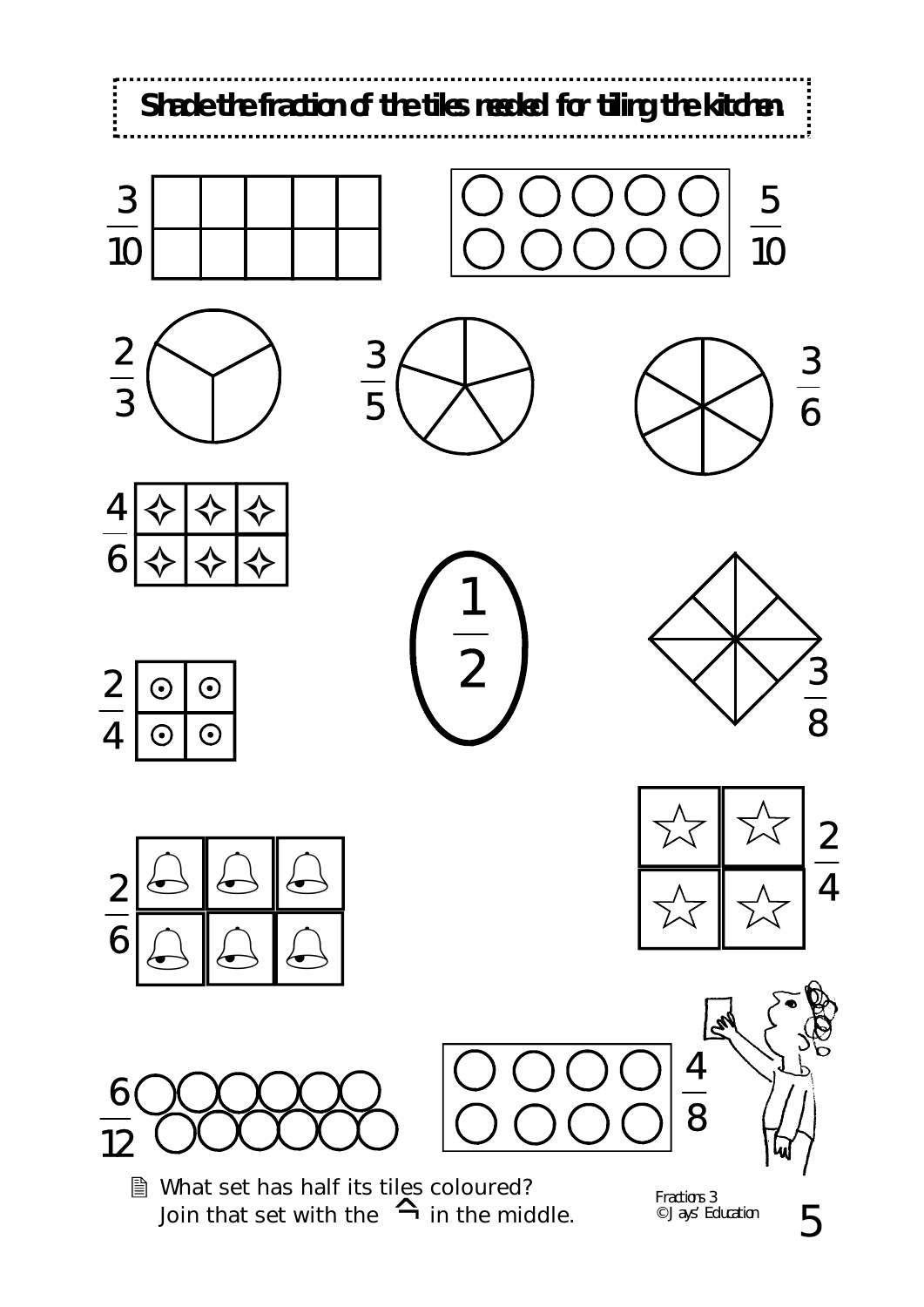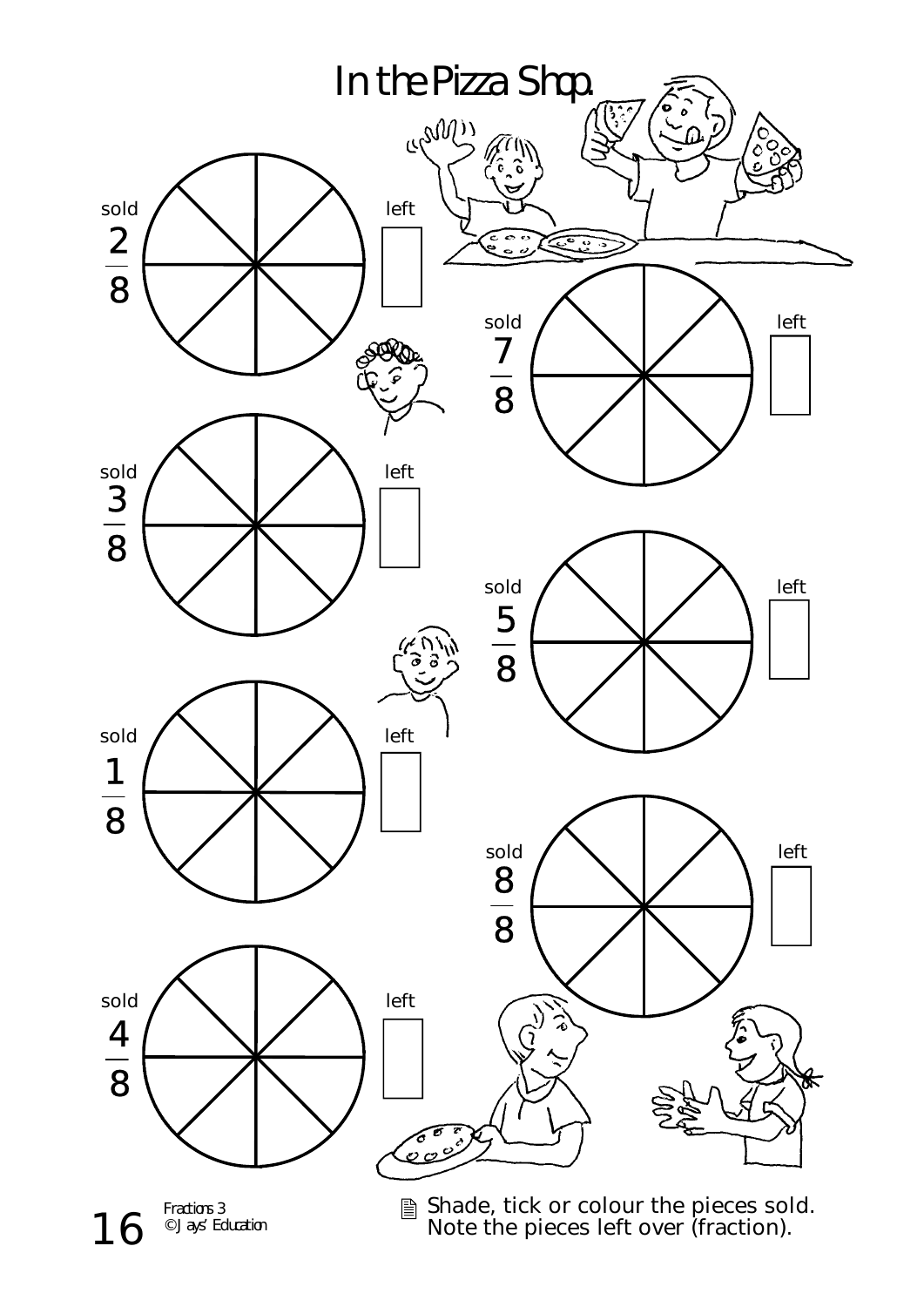

**A** Colour or shade the tiled area (the given fraction). What fraction, has to be still tiled?  $\qquad \qquad ^{\varepsilon}$   $\qquad \qquad ^{\varepsilon}$   $\qquad \qquad ^{\varepsilon}$   $\qquad \qquad ^{\varepsilon}$   $\qquad \qquad ^{\varepsilon}$   $\qquad \qquad ^{\varepsilon}$   $\qquad \qquad ^{\varepsilon}$   $\qquad \qquad ^{\varepsilon}$   $\qquad \qquad ^{\varepsilon}$   $\qquad \qquad ^{\varepsilon}$   $\qquad \qquad ^{\varepsilon}$ 

Fractions 3 © Jays' Education